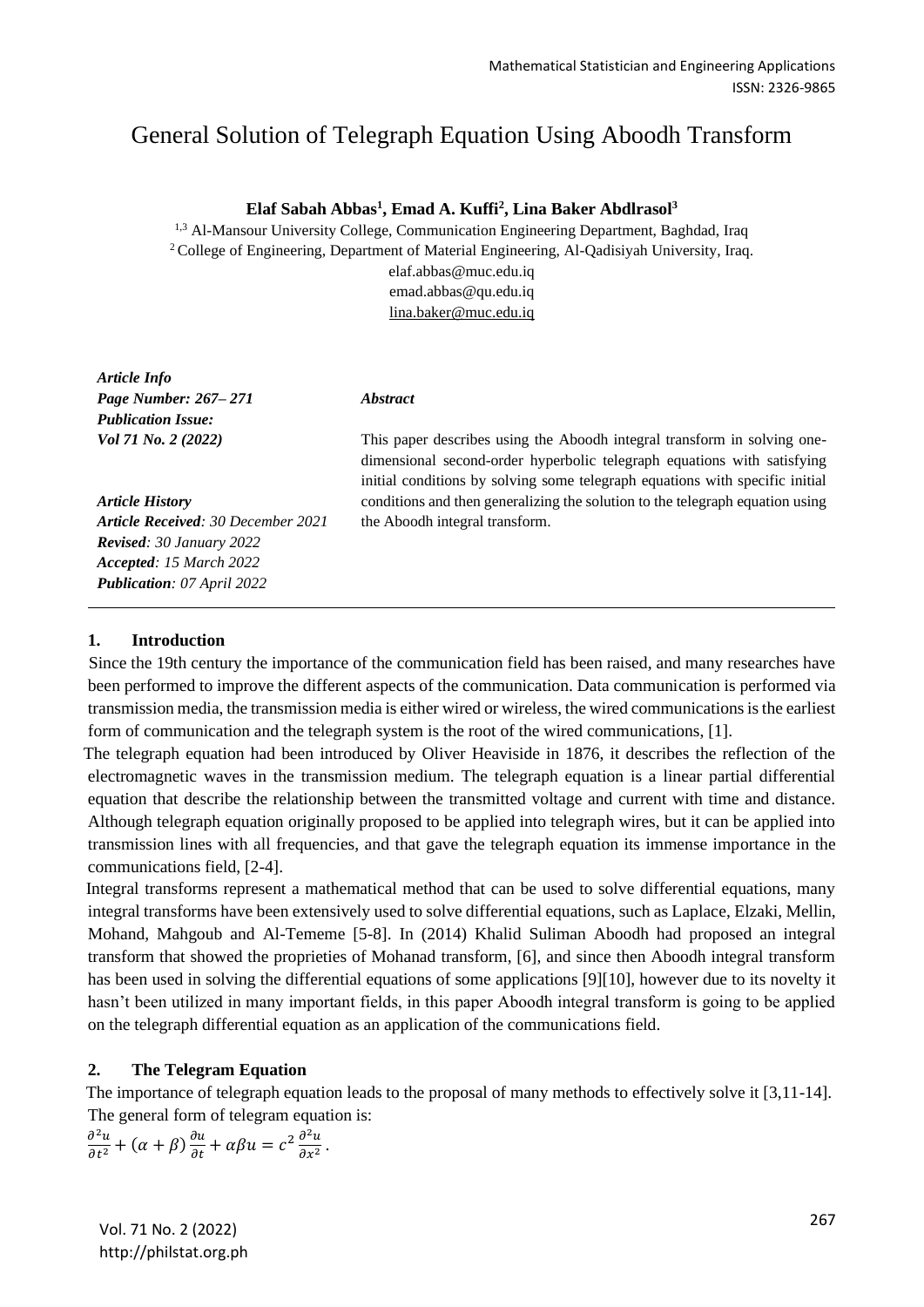Where  $u(x,t)$  can be voltage or current through the wire at position x and time t,  $\alpha = \frac{a}{c}$  $\frac{G}{C}$  ,  $\beta = \frac{R}{L}$  $\frac{R}{L}$  and  $C^2 =$ 1  $\frac{1}{LC}$ , where G is conductance of resistor, R is resistance of resistor, L is inductance of coil, and C is capacitance of capacitor. The telegraph equation components are shown in figure 1, [14].



## **3. Aboodh Transform Basic Definitions and Principles**

In this section some definitions and properties of Aboodh transformation are demonstrated.

## *3.1. Aboodh transform definition [5]*

Aboodh transform defined for a function of exponential order in the A set as:  $A = \{f(t): \exists M, k_1, k_2 > 1\}$ 0,  $|f(t)| < M e^{-vt}$ .

 $f(t)$  is a given function in the set A, M is a finite number and  $k_1, k_2$  could be finite or infinite.

Aboodh transform denoted by  $A(.)$  is defined by:  $A[f(t)] = \frac{1}{t}$  $\frac{1}{v}\int_0^\infty e^{-vt}f(t)dt$ .

The variable  $\nu$  in this transform is used to factor the variable  $t$  in the argument of the function  $f$ .

*3.2. Aboodh transform for some functions [5]*

• 
$$
A(1) = \frac{1}{v^n}
$$

- $A(t^n) = \frac{n!}{n^n+1}$  $\boldsymbol{\mathit{v}}$  $\frac{n!}{n+2}$ ,  $n \in \mathbb{Z}^+$
- $A(e^{at}) = \frac{1}{a^2}$  $\frac{1}{v^2-av}$  , a is constant
- $A(\sin(at)) = \frac{a}{\pi(a^2)}$  $v(v^2 + a^2)$
- $A(\cos(at)) = \frac{1}{a^2 + b^2}$  $v^2 + a^2$ •  $A(\sinh(at)) = \frac{a}{\sqrt{a^2}}$
- $v(v^2 a^2)$ •  $A(\cosh(at)) = \frac{1}{a^2}$  $v^2-a^2$

## *3.3. Aboodh transform of derivative functions [5]*

Let  $K(v)$  be the Aboodh transform where  $[A(f(t) = K(v)],$  then:

•  $A[f'(t)] = vK(v) - \frac{f(0)}{v}$  $\frac{\omega}{v}$ .

• 
$$
A[f''(t)] = v^2 K(v) - \frac{f'(0)}{v} - f(0)
$$
.

• 
$$
A[f^{(n)}(t)] = v^n K(v) - \sum_{k=0}^{n-1} \frac{f^{(k)}(0)}{v^{2-n+k}}
$$
.

<sup>268</sup> Vol. 71 No. 2 (2022) http://philstat.org.ph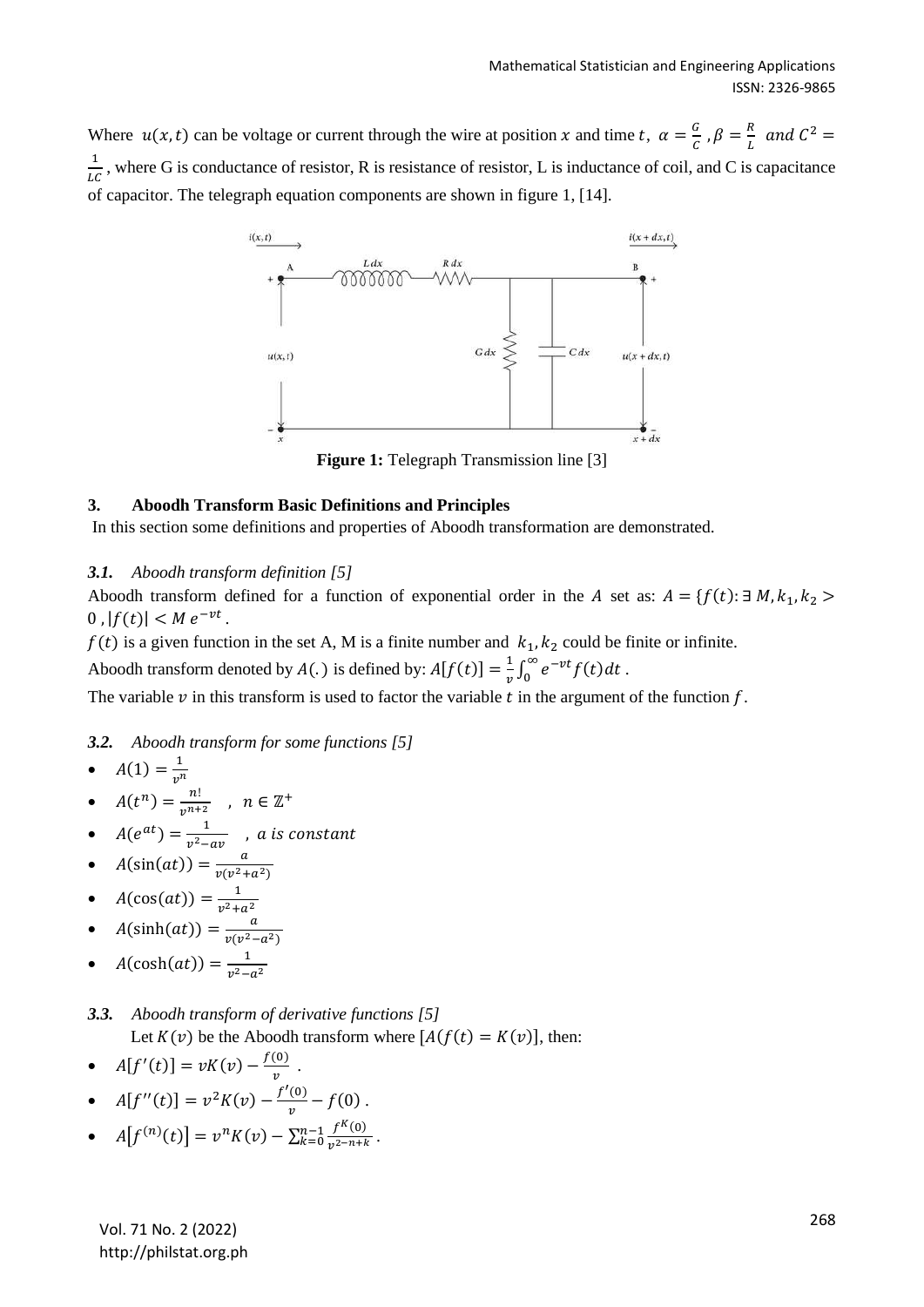- *3.4. Aboodh transform of partial derivative functions [5]* Let  $K(x, v)$  be the Aboodh transform where  $[A(f(x, t) = K(x, v)],$  then:
- $A\left[\frac{\partial f}{\partial x}(x,t)\right] = vK(x,v) \frac{f(x,0)}{v}$  $\frac{x,0)}{v}$  and  $A\left[\frac{\partial f}{\partial x}\right] = \frac{d}{dx}$  $\frac{d}{dx}$  [K(x, v)] and  $A \left[ \frac{\partial^2 f}{\partial x^2} \right]$  $\left[\frac{\partial^2 f}{\partial x^2}\right] = \frac{d^2}{dx^2}$  $\frac{u}{dx^2}[K(x,v)]$ .
- $A\left[\frac{\partial^2 f}{\partial t^2}\right]$  $\left[\frac{\partial^2 f}{\partial t^2}(x,t)\right] = v^2 K(x,v) - \frac{1}{v}$  $\boldsymbol{\mathit{v}}$ дf  $\frac{\partial f}{\partial t}(x, 0) - f(x, 0)$ , it is possible to extend the results into the nth partial derivative by using mathematical induction.

## **4. Solving Telegraph Equations Using Aboodh Transform**

Aboodh transform can be used to solve the differential equation of telegraph in an efficient manner, to prove the capability of this transform in solving the telegraph equation, two telegraph equations with specified initial conditions are going to be solve using Aboodh integral transform, then a generalize solution for the telegraph equation using Aboodh integral transform will be represented.

Telegraph equation 1: For the linear telegraph equation:  $\frac{\partial^2 u}{\partial x^2}$  $\frac{\partial^2 u}{\partial x^2} = \frac{\partial^2 u}{\partial t^2}$  $\frac{\partial^2 u}{\partial t^2} + 2 \frac{\partial u}{\partial t} + u$ , with initial conditions:  $u(x, 0) = e^x$ , and  $u_t(x, 0) = -2e^x$ .

To solve this telegraph equation, Aboodh integral transform is going to be applied as follow:

$$
A\left[\frac{\partial^2 u}{\partial x^2}\right] = A\left[\frac{\partial^2 u}{\partial t^2}\right] + 2A\left[\frac{\partial u}{\partial t}\right] + A[u(x, t)]
$$
  

$$
K''(x, v) - \left[v^2 K(x, v) - \frac{1}{v} \frac{\partial u}{\partial t}(x, 0) - u(x, 0)\right] - 2\left[vK(x, v) - \frac{u(x, 0)}{v}\right] - K(x, v) = 0
$$

By applying the initial conditions to the Aboodh integral transform of the equation:

$$
K''(x, v) - v^2 K(x, v) - \frac{2e^x}{v} + e^x - 2vK(x, v) + \frac{2e^x}{v} - K(x, v) = 0
$$
  

$$
K''(x, v) - (v^2 + 2v + 1)K(x, v) = -e^x
$$
  

$$
\frac{1}{v^2 + 2v + 1} K''(x, v) - K(x, v) = \frac{-e^x}{v^2 + 2v + 1},
$$
  

$$
\frac{1}{(v+1)^2} K''(x, v) - K(x, v) = \frac{-e^x}{(v+1)^2},
$$
  

$$
K(x, v) = \frac{-e^x}{(v+1)^2}
$$

Then,  $K(x, v) = \frac{-e^{x}}{1 - (v^2 + 3v)^2}$  $\frac{-e}{1-(v^2+2v+1)}$ , And,  $K(x, v) = \frac{e^{x}}{x^{2}+1}$  $\frac{e}{v^2+2v}$ .

The mathematical form of the function  $u(x,t)$  could be obtained using inverse Aboodh integral transform as:  $u(x,t) = e^x \cdot e^{-2t} = e^{x-2t}$ 

*Telegraph equation 2:* Considering the linear telegraph equation:  $\frac{\partial^2 u}{\partial x^2}$  $\frac{\partial^2 u}{\partial x^2} = \frac{\partial^2 u}{\partial t^2}$  $\frac{\partial^2 u}{\partial t^2} + 4 \frac{\partial u}{\partial t} + 4u$ , with initial conditions:  $u(x, 0) = 1 + e^{2x}$ , and  $u_t(x, 0) = -2$ .

To solve this telegraph equation, Aboodh integral transform is going to be applied as follow:

$$
A[u_{xx}] - A[u_{tt}] - 4A[u_t] - 4A[u] = 0,
$$

$$
K''(x,v) - \left[v^2K(x,v) - \frac{1}{v}u_t(x,0) - u(x,0)\right] - 4\left[vK(x,v) - \frac{u(x,0)}{v}\right] - 4K(x,v) = 0.
$$

By applying the initial conditions to the Aboodh integral transform of the equation:

$$
K''(x, v) - v^2 K(x, v) - \frac{2}{v} + 1 + e^{2x} - 4vK(x, v) + 4\frac{(1 + e^{2x})}{v} - 4K(x, v) = 0,
$$
  
\n
$$
K''(x, v) - (v^2 + 4v + 4)K(x, v) = \frac{2}{v} - 1 - e^{2x} - \frac{4}{v} - \frac{4e^{2x}}{v},
$$
  
\n
$$
K''(x, v) - (v + 2)^2 K(x, v) = \frac{2 - v - ve^{2x} - 4 - 4e^{2x}}{v},
$$
  
\n
$$
\frac{1}{(v+2)^2} K''(x, v) - K(x, v) = \frac{-2 - 4e^{2x}}{v(v+2)^2} - \frac{v(1 - e^{2x})}{v(v+2)^2},
$$

<sup>269</sup> Vol. 71 No. 2 (2022) http://philstat.org.ph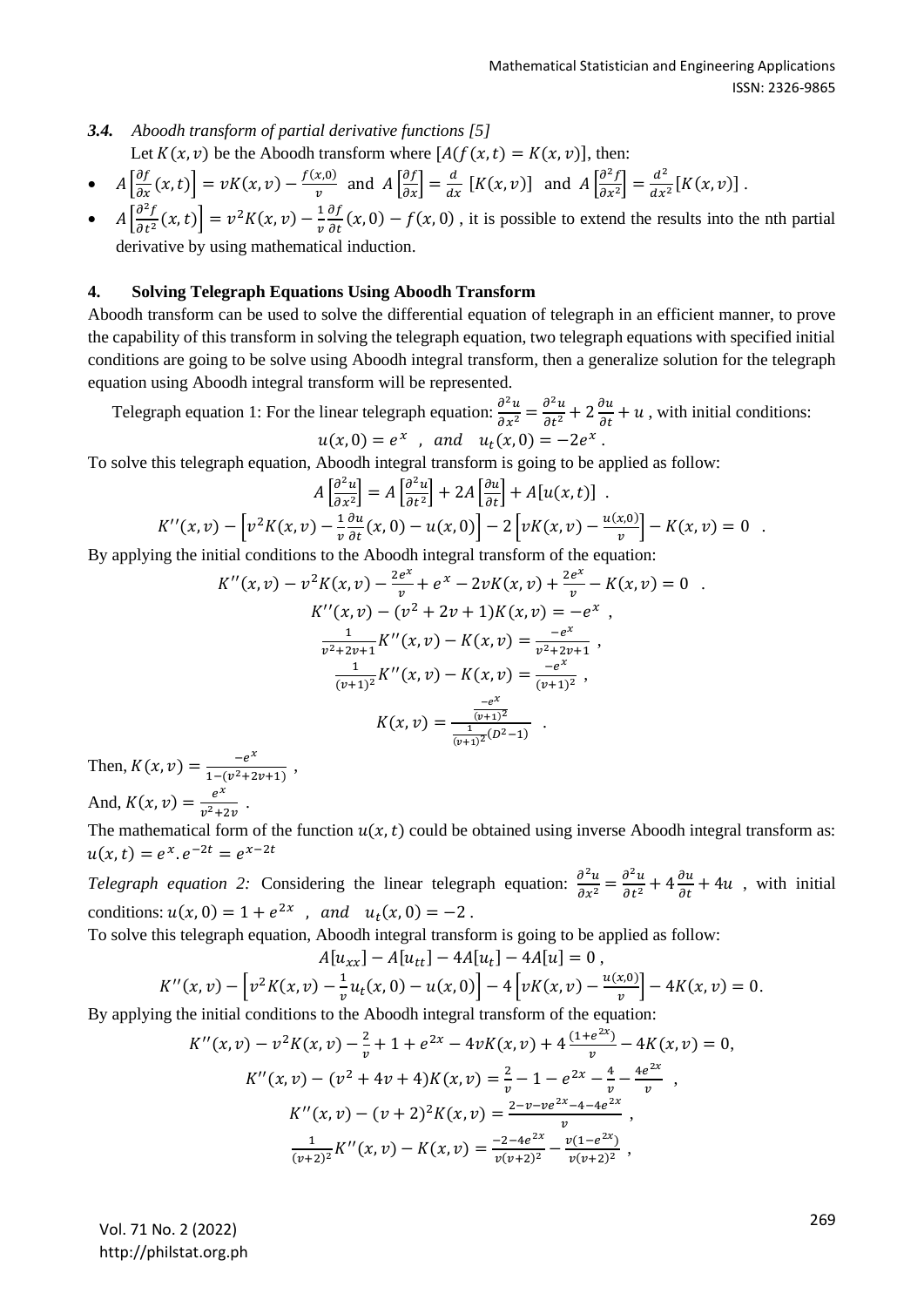$$
K(x,v) = \frac{\frac{-2-4e^{2x}}{v(v+2)^2}}{\frac{1}{(v+2)^2}D^2-1} - \frac{\frac{1+e^{2x}}{(v+2)^2}}{\frac{1}{(v+2)^2}D^2-1},
$$

The mathematical form of the function  $u(x,t)$  could be obtained using inverse Aboodh integral transform as:  $u(x,t) = e^{2x} + e^{-2t}$ .

#### **5. Generalizing The Solution of Telegraph Equation by Using Aboodh Integral Transform**

By taking the previous equations that had been solved using Aboodh transform as examples, it is possible to solve the telegraph equation with any initial conditions using Aboodh integral transform.

For the One-dimensional second-order hyperbolic telegraph equation with satisfied initial conditions:  $\frac{\partial^2 u}{\partial x^2}$  $\frac{\partial u}{\partial t^2} +$ 

$$
(\alpha + \beta) \frac{\partial u}{\partial t} + \alpha \beta u = c^2 \frac{\partial^2 u}{\partial x^2},
$$
  

$$
c^2 \frac{\partial^2 u}{\partial x^2} - \frac{\partial^2 u}{\partial t^2} - (\alpha + \beta) \frac{\partial u}{\partial t} - \alpha \beta u = 0.
$$

It is possible to solve this equation using Aboodh integral transform as follows:

$$
C^{2}A[u_{xx}] - A[u_{tt}] - (\alpha + \beta)A[u_{t}] - \alpha\beta A[u] = 0,
$$

$$
C^{2}K''(x,v) - \left[v^{2}K(x,v) - \frac{1}{v}u_{t}(x,0)\right] - (\alpha + \beta)\left[vK(x,v) - \frac{u(x,0)}{v}\right] - \alpha\beta K(x,v) = 0.
$$

By applying the following initial conditions to the Aboodh integral transform of the telegraph equation:

 $u(x, 0) = g(x)$ ,  $u_t(x, 0) = a$ , where a is constant.

$$
C^{2}K''(x,v) - v^{2}K(x,v) + \frac{a}{v} + g(x) - (\alpha + \beta)vK(x,v) + \frac{(\alpha + \beta)}{v}g(x) - \alpha\beta K(x,v) = 0.
$$
  

$$
C^{2}K''(x,v) - (v^{2} + (\alpha + \beta)v - \alpha\beta)K(x,v) = -\frac{a}{v} - g(x) - \frac{(\alpha + \beta)}{v}g(x)
$$
  

$$
\frac{c^{2}}{v^{2} + (\alpha + \beta)v - \alpha\beta}K''(x,v) - K(x,v) = \frac{-a}{v(v^{2} + (\alpha + \beta)v - \alpha\beta)} - \frac{g(x)}{(v^{2} + (\alpha + \beta)v - \alpha\beta)} - \frac{(\alpha + \beta)g(x)}{v(v^{2} + (\alpha + \beta)v - \alpha\beta)}.
$$

 $a, g(x)$ ,  $\alpha$  and  $\beta$  are constants, the Aboodh transform for the telegraph equation is:

$$
K(x,v) = \frac{a}{v(v^2 + (\alpha + \beta)v - \alpha\beta)} + \frac{g(x)}{(v^2 + (\alpha + \beta)v - \alpha\beta)} + \frac{(\alpha + \beta)g(x)}{v(v^2 + (\alpha + \beta)v - \alpha\beta)} + \frac{c^2}{v^2 + (\alpha + \beta)v - \alpha\beta}K''(x,v) \quad .
$$

The mathematical form of the function  $u(x, t)$  could be obtained using inverse Aboodh integral transform.

### **6. Conclusions**

Solving telegraph equations with specific initial conditions using the Aboodh integral transform proved the ability of the transform to solve this kind of equation. Although many integral transformations can solve the telegraph equation, the Aboodh integral transform provides a simple mathematical method to do so. The simplicity of the Aboodh transform comes from the direct substitution method that the transform provides and its lack of use of integrals and derivatives. That propriety gave the Aboodh integral transform a vast advantage over the more popular integral transforms.

### **7. References**

- [1] Behrouz A. Forouzan, 2007 , Data Communications and Networking, 4th edition, McGraw-Hill.
- [2] Lou van der Sluis, 2001 , Transients in Power Systems, John Wiley & Sons.
- [3] Vineet K. Srivastava, Mukesh K. Awasthi, R. K. Chaurasia, M. Tamsir, "The Telegraph Equation and Its Solution by Reduced Differential Transform Method", Modelling and Simulation in Engineering, vol. 2013, Article ID 746351, 6 pages, 2013. https://doi.org/10.1155/2013/746351
- [4] F. Rachidi, S. Tkachenko, 2008 ,Electromagnetic Field Interaction with Transmission Lines", WIT Press.
- [5] Khalid Suliman Aboodh, 2013, The new Integral Transform "Aboodh Transform", Global Journal of Pure Applied Mathematics, ISSN 0973-1768, Vol.9, No.1, pp.35-43.
- [6] Khalid Suliman Aboodh, 2014, Application of New Transform "Aboodh Transform" to Partial Differential Equations, Global Journal of Pure and Applied Mathematics, ISSN 0973-1768, Vol.10, No.2, pp.249-254.